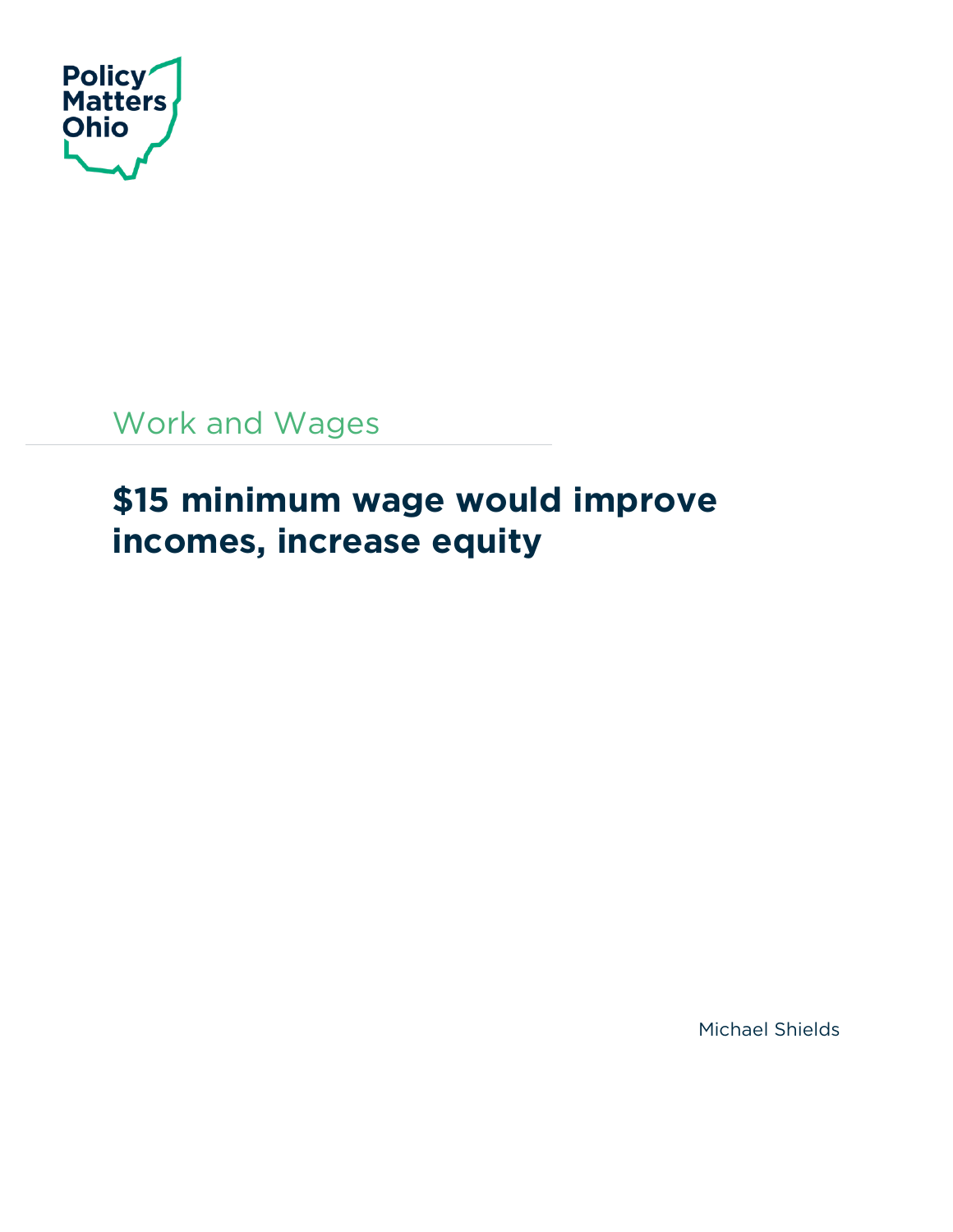

## **Executive Summary**

Ohio's minimum wage is too low to cover the basics. A full-time worker with a family of three earning the minimum wage falls \$3,000 short of the poverty level. A \$15 minimum wage phased in over four steps by 2023 would benefit 2 million Ohio workers. It would improve equity and drive economic growth by generating around \$8.7 billion in new wages for directly impacted workers. A bill, sponsored by Representatives Brigid Kelly and several co-sponsors is currently under review by the Legislative Services Commission.

Ohio voters recognize the need for stronger wages. In 2006, they increased the state minimum wage above the federal level. Voters set Ohio's minimum wage at \$6.85, and indexed it to inflation so it would not erode in value each year. The minimum wage has increased by \$1.70 since then (not adjusting for inflation), bringing it to \$8.55 today, \$1.30 more than the federal floor. This \$8.55 level is worth the same in 2019 as \$6.85 was worth in 2006. However, Ohio's current minimum wage is worth less than the value of federal wage between 1961 and 1972 and at a few other points since then, even though the state and nation are wealthier than ever. Ohio should increase its minimum wage to improve workers' lives and enable them to take home their share of the growth in the economy.

A \$15 minimum wage by 2023 would lift wages for 2 million Ohio workers, 37 percent of the wage-earning workforce. Nearly 1.6 million directly affected workers (26 percent of the workforce) would receive an average increase of \$2.73 per hour in 2018 dollars. The average directly affected worker puts in 30.6 hours per week, and would see an earnings boost of \$4,252. Another 450,000 workers would benefit from a spillover effect as employers raise wages of those making more than \$15 in order to attract and retain their workforces.

#### **Key findings**

#### **A higher minimum wage would boost Ohio**

- A \$15 minimum wage in 2023 would restore the value of real minimum wage. Ohio's wage floor is worth 28 percent less than it would be if that level had been preserved.
- Raising the minimum to \$15 by 2023 would lift wages for 2 million Ohio workers, 37 percent of the wage-earning workforce.
	- o Nearly 1.6 million directly affected workers would receive an average increase of \$2.73 in their hourly wage, in 2018 dollars, an increase of 26 percent.
	- o Another 450,000 workers would benefit from a spillover effect as employers raise wages of workers making more than \$15 in order to attract and retain workers.
- Ohio minimum wage workers would take home about \$8.7 billion in additional income and inject new spending into the state's economy.
- The workers who would receive an increase are overwhelmingly adults, most of whom work full time in regular jobs, often to support a family.
- Raising the wage would slow or reverse growth in the racial wage gap, and make pay more equal for men and women. Extending the minimum wage to tipped workers is necessary to improve both pay equity and job quality for women.
- Coupled with a raise to \$15, preserving the state's inflation index would ensure that the passage of a living wage in Ohio is a lasting solution.

#### Policy recommendations:

- Raise the minimum wage to \$15 per hour by 2023. Set the minimum wage at \$12 per hour in 2020, then increase in six equal \$1 steps to \$15.
- Eliminate the sub-minimum wage for tipped workers.
- Retain the index to inflation so the wage will not lose value over time.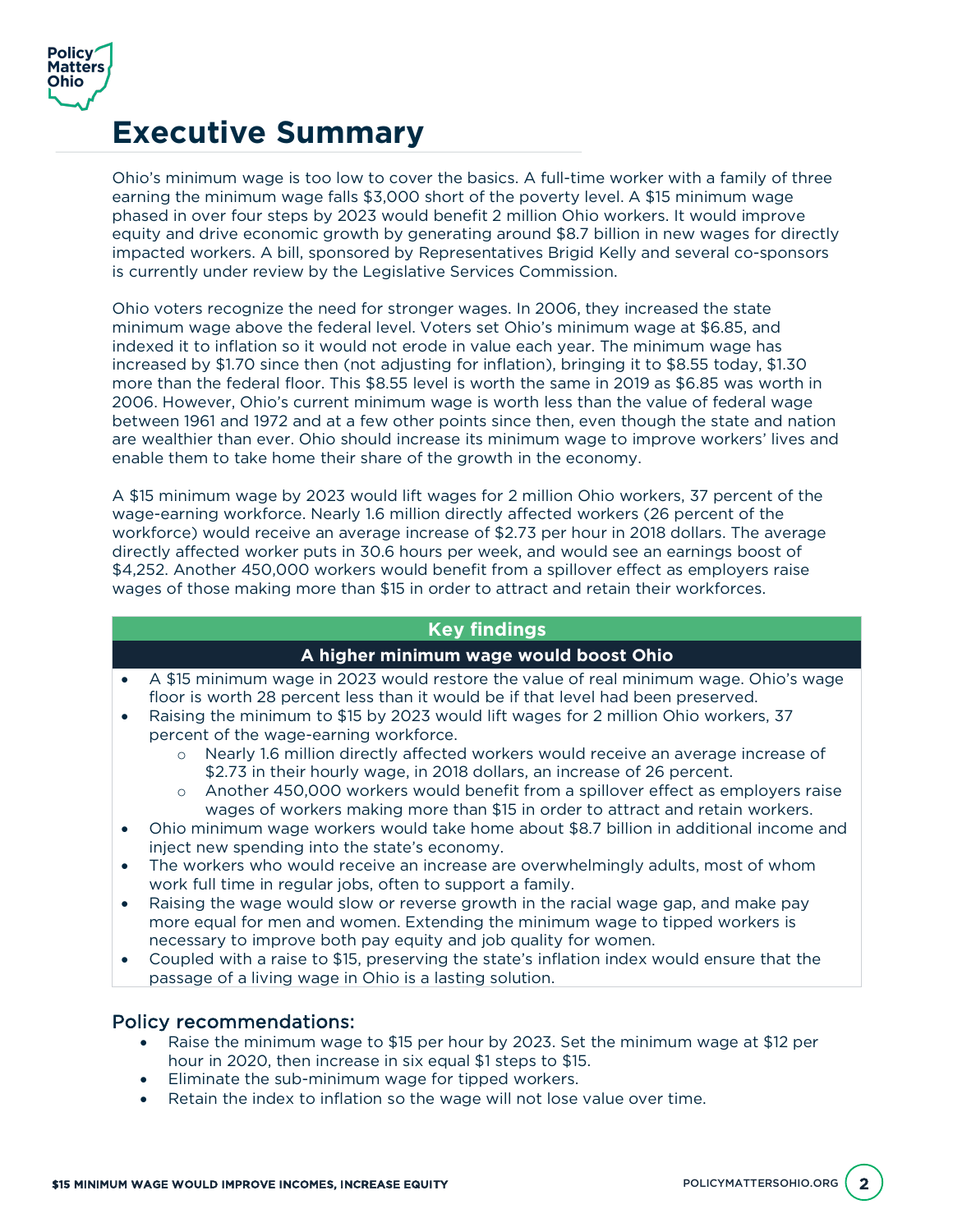

### **Introduction**

This January, Ohio's minimum wage increased 25 cents to \$8.55 per hour. The change keeps the wage floor in step with prices. It's a vital safeguard: 67,300 Ohioans saw a nominal raise in their take-home pay.<sup>1</sup> Yet despite the adjustment, Ohio's minimum wage remains too low to keep Ohio workers and families afloat. Had it kept pace with inflation from its highest point, the minimum wage covering Ohioans would be \$11.83 today. But Ohio has grown since then, while low- and moderate-earning workers were left behind. The state should take steps to raise the minimum wage to \$15 per hour.

Ohio Representatives Brigid Kelly, Casey Weinstein, Adam Miller, Joe Miller Michele Lepore-Hagan, Allison Russo, Janine Boyd, Jessica Miranda, Kent Smith, Bernadine Kennedy Kent, Catherine Ingram, Bride Rose Sweeney, and Kristin Boggs are introducing a \$15 minimum wage, to be carefully phased in by 2023, and indexed to the rate of inflation thereafter<sup>2</sup>. This report examines the impact of the bill on Ohio workers and their families. The raise would benefit some 2 million Ohio workers, make pay more equitable, reduce use of safety net programs, and ensure that all Ohioans who work full time earn enough to cover the basics.

#### Background

 $\overline{a}$ 

Voters increased Ohio's minimum wage above the federal standard by ballot initiative in 2006. Before that, Ohio workers were subject to the same minimum as all U.S. workers. In 1968, the federal minimum wage was set to its highest level to date, worth \$11.83 in today's dollars.<sup>3</sup> A half century later, pay standards for the state and the nation have fallen to twothirds of that level.

Like 17 other states, Ohio indexes its minimum wage to inflation, so that the wage level adjusts each year along with prices.<sup>4</sup> That index provides a safeguard against eroding purchasing power for the state's lowest-paid workers. Unfortunately, inflation had already eaten away a quarter of the value of the nation's highest minimum wage by the time Ohio stepped in to pass its own wage. And when it did, it failed to restore all the lost ground.

Even with Ohio's slightly better state minimum, Ohio's minimum wage workers earn 28 percent less than their counterparts two generations ago. Restoring the wage to its peak value - set at a time when the state and nation were far less wealthy - should be uncontroversial. To share in the gains the state has achieved since then, Ohio workers need a higher minimum wage than their grandparents had.

This report finds that a \$15 minimum wage phased in by 2023 would help a total of 2 million Ohioans. It would directly benefit 1.6 million Ohio workers now earning less than the new wage floor.<sup>5</sup> The typical affected worker now earns \$11.46 and would see a pay raise of \$2.73 in today's dollars, a raise of 26 percent. Another 450,000 workers earning slightly more would also get a raise as employers adjust pay scales to attract and retain highly skilled workers.

<sup>1</sup> Cooper, David. "Over 5 million workers will have higher pay on January 1 thanks to state minimum wage increases,"

https://bit.ly/2TfRYmV<br><sup>2</sup> According to the office of Rep. Brigid Kelly, the bill was submitted to the Legislative Services Commission in January 2019 as an update to Rep. Kelly's 2018 bill, bit.ly/2UN71Fg. This version updates the phase-in window in light of the stronger economy and<br>growing body of research demonstrating firms' ability to adjust to minimum wage increases with

 $^{\rm 3}$  From Bureau of Labor Statistics inflation calculator, November 2018<br><sup>4</sup> A federal proposal, the 2017 Raise the Wage Act, would use an alternative index, the median wage, to ensure that the minimum grows in concert with wages for the typical earner: https://www.congress.gov/bill/115th-congress/senate-bill/1242/text<br><sup>5</sup> Because of inflation, \$15 will have less purchasing power by 2023 than it does today. We use Congressiona

of inflation to estimate the current value of the raise. In 2018 dollars, the proposed minimum wage is worth \$13.05.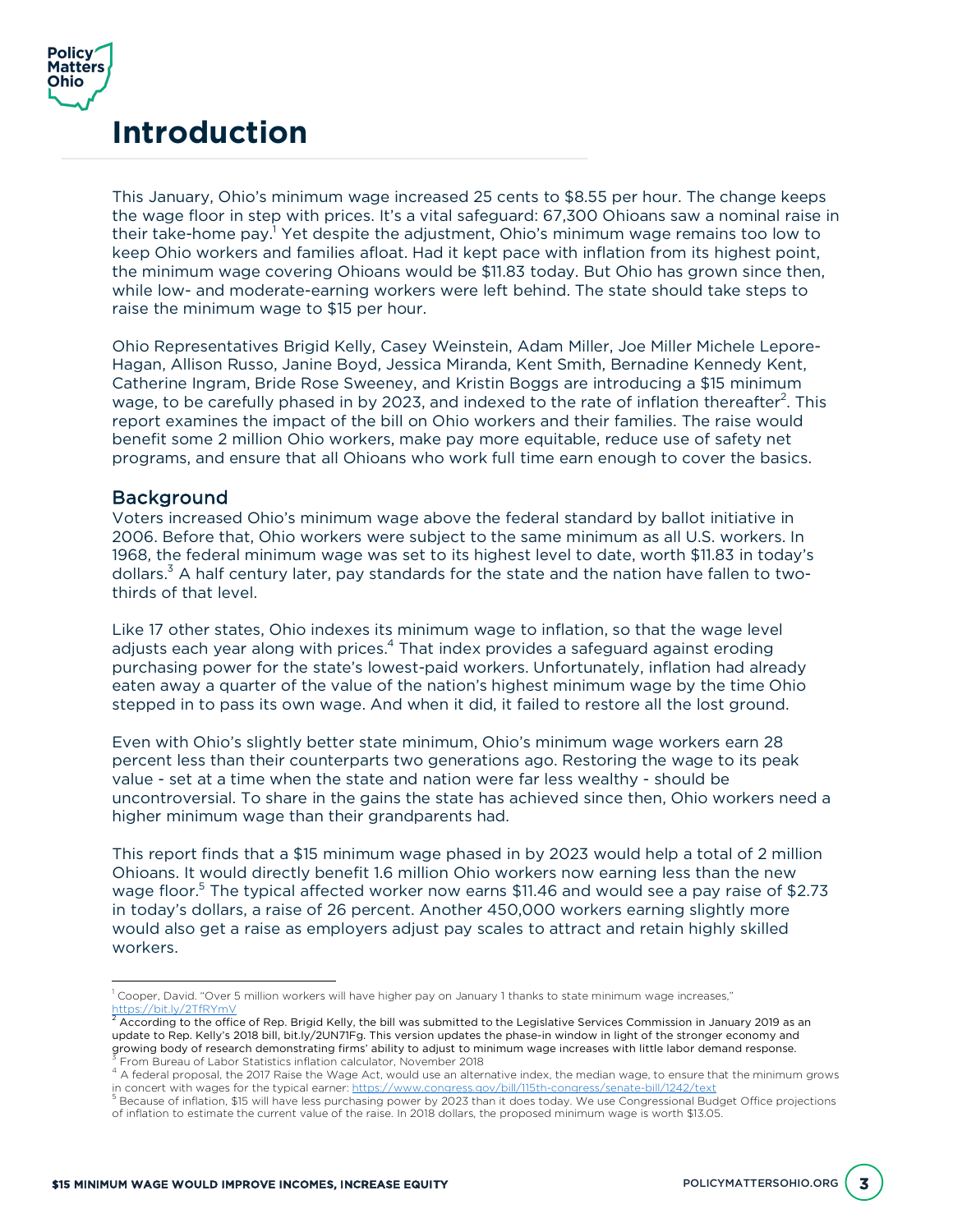

# Raising the wage would restore balance

For three decades in the wake of the New Deal, wages grew in tandem with the nation's economy. Policies implemented after the Great Depression supported union organizing, Social Security, safety nets, and a more robust minimum wage. These policies helped U.S. wages keep up with productivity. To restore Ohio to that path and ensure that all the state's workers share in the wealth they help create, Ohio should pass a higher minimum wage.



*SOURCE: Economic Policy Institute analysis of Current Population Survey data.* 

Today Ohio is 88 percent wealthier than it was in 1968 when the minimum wage reached its peak, but the minimum wage, and Ohio's median wage, have not grown with it.<sup>6</sup> Instead, typical wages have stagnated, while wages for low-wage workers have fallen by more than a quarter. A \$15 minimum wage, effective in 2023 would be a step toward reversing the divergence in wealth of the last few decades. It's an increase the state can well afford.

 $\overline{a}$ 

 $6$  Ohio has added some 1.1 million residents, making gains in per person wealth a somewhat smaller 79.6 percent.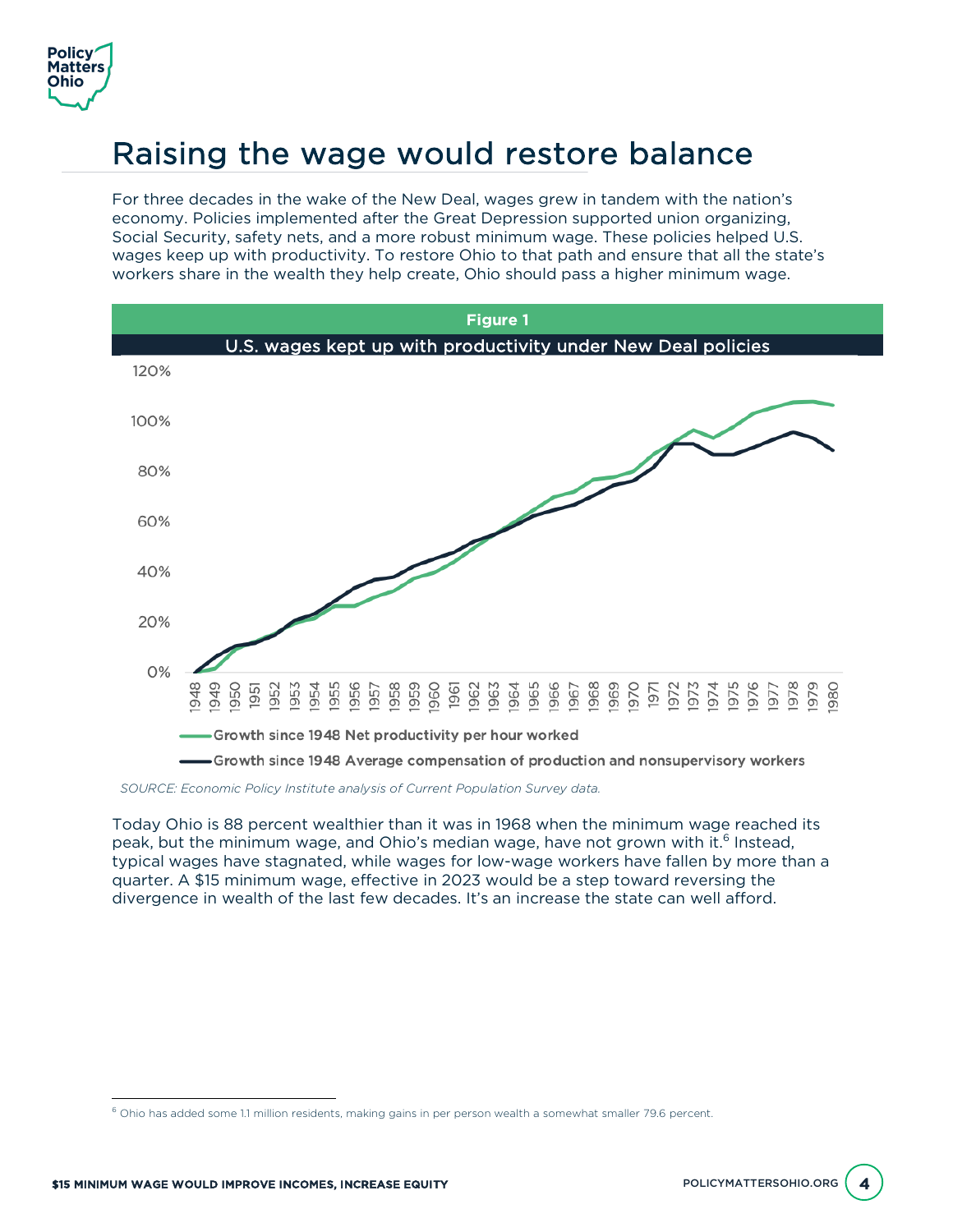**Figure 2**



*SOURCE: Median wage and economic growth figures from Economic Policy Institute analysis of Current Population Survey data. Minimum wage figures from US Department of Labor History of Federal Minimum Wage Rates through 2006, and Ohio Department of Job and Family Services Labor Market Information Ohio minimum wage starting 2007. All figures in inflation adjusted 2018 dollars.*

## **Who benefits?**

#### Workers left behind

 $\overline{a}$ 

Ohio's 2019 minimum wage falls \$3,500 short of the poverty level for a family of three, for a full-time, year-round worker.<sup>7</sup> Many of the state's largest and fastest-growing jobs leave a worker in or near poverty. Among Ohio's 10 most common occupations, six leave a full-time, year-round worker supporting a family of three dependent on food aid.<sup>8</sup>

Some Ohio policy-makers are pushing legislation to increase work requirements in food assistance and Medicaid, programs designed to reduce hunger and improve health. Earning enough at work can restore dignity to workers who, despite working, are forced to use safety nets that have been severely curtailed. Safety nets are vital supports for struggling Ohioans, but businesses should pay the true cost of their workforce: enough to get by.

<sup>&</sup>lt;sup>7</sup> Federal Poverty guideline, Health and Human Services. <u>https://bit.ly/1q9yNft</u><br><sup>8</sup> Halbert, Hannah, "Throughout Ohio, many common jobs pay poverty wages" <u>https://bit.ly/2I8LnJ1</u>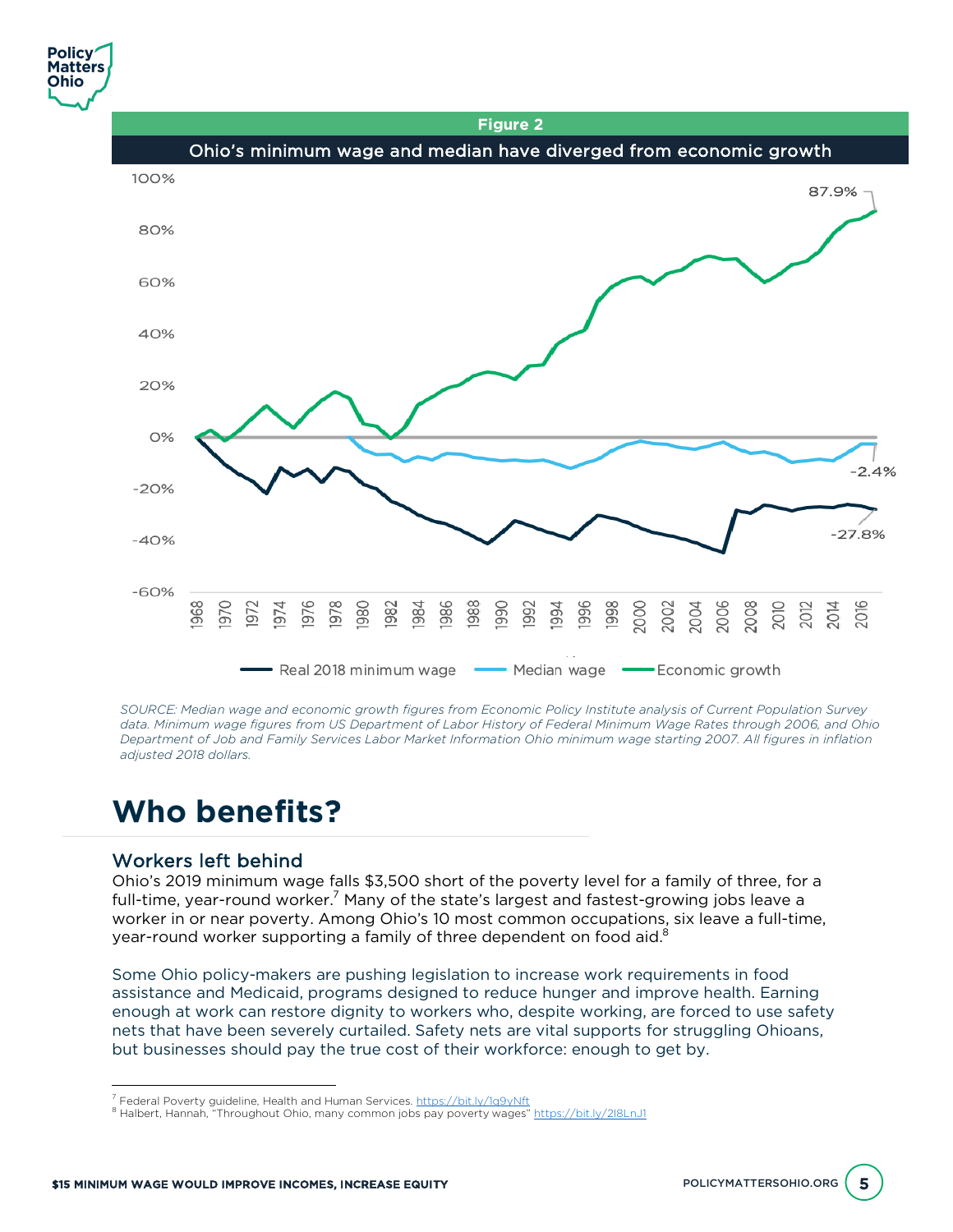

A \$15 minimum wage in place by 2023 would lift wages for 2 million Ohio workers, 37 percent of the wage-earning workforce. Nearly 1.6 million directly affected workers would receive an average increase of \$2.73 per hour in 2018 dollars (26 percent). The average directly affected worker puts in 30.6 hours per week, and would see an earnings boost of \$4,252. Another 450,000 workers would benefit from a spillover effect as employers raise wages of those making more than \$15 in order to attract and retain their workforces.

Affected workers represent a broad cross-section of Ohioans. Raising the wage would especially benefit marginalized workers, making it not only an anti-poverty measure, but a tool to improve fairness in pay. Most affected workers are adults who have finished school. Many are raising children.

#### Most are adult workers who have finished school

Today's workers earning at or near the minimum wage are overwhelmingly adults (over age twenty) who have already graduated high school. Adults outnumber teens more than four to one. Ohio's median low-wage worker is 34 years old. Many are working to support children, and some are the primary or sole breadwinners for their families.



SOURCE: Policy Matters Ohio from Current Population Survey Outgoing Rotation Group, Center for Economic Policy Research extract. Ohio workforce from Bureau of Labor Statistics: https://beta.bls.gov/dataViewer/view/timeseries/LAUST390000000000006

Most (86 percent) have already finished high school. Nearly a quarter have had some college but not finished a degree. These include students working through school. Ohioans with some college are more likely to earn low wages than those with a high school diploma alone (41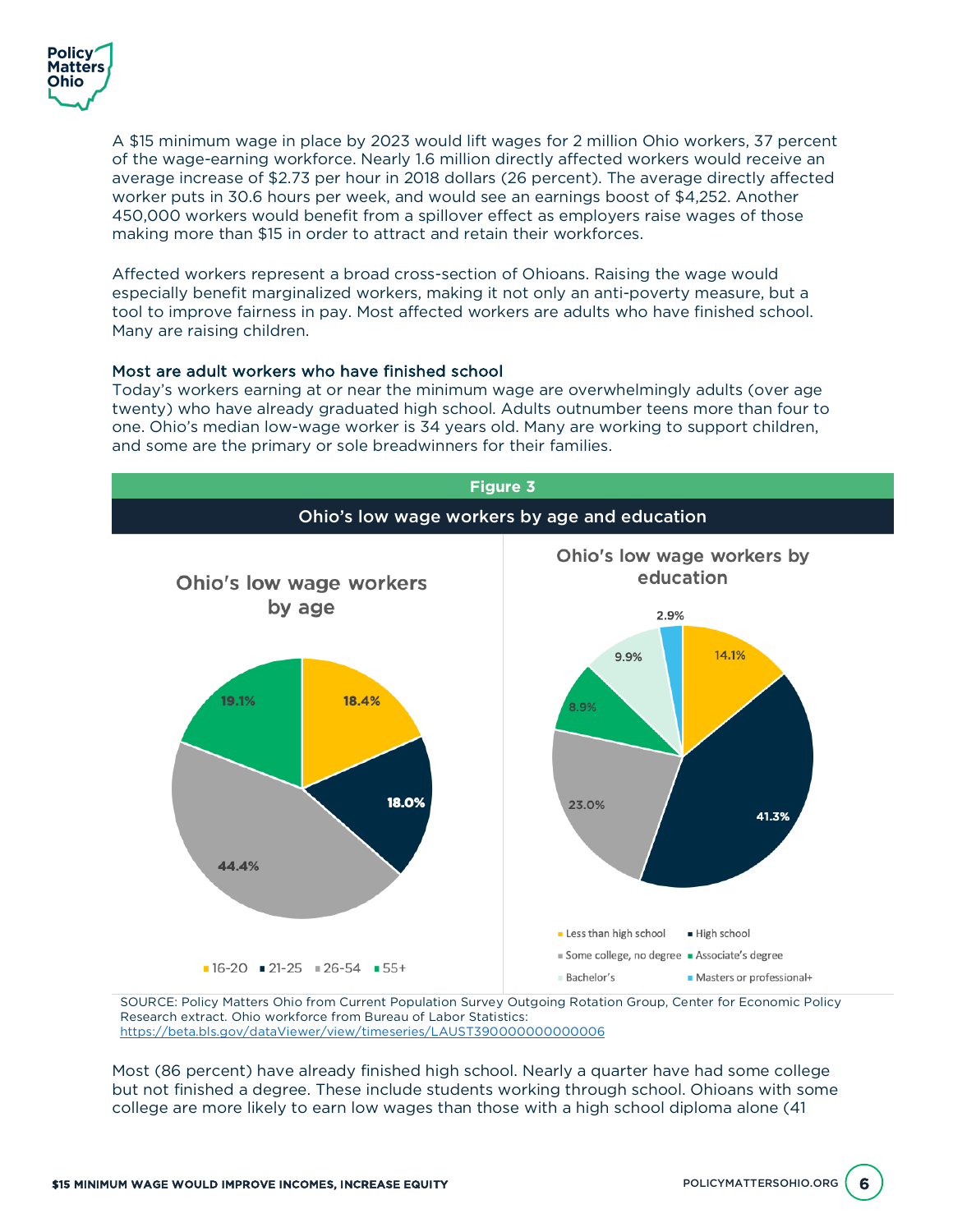

percent versus 38 percent), in part because they don't yet have a credential to justify the time out of the full-time labor market. Earning a degree is a deep investment that Ohioans make in their skills. It can help insulate against low wages and unemployment, but still over a quarter of associate's degree-holders and around 17 percent of those with bachelor's degrees would get a raise under a \$15 per hour plan.

| <b>Table 1</b>                                                                                                                                                                                                                                            |                             |                             |                        |         |                                          |                                          |  |
|-----------------------------------------------------------------------------------------------------------------------------------------------------------------------------------------------------------------------------------------------------------|-----------------------------|-----------------------------|------------------------|---------|------------------------------------------|------------------------------------------|--|
| Ohio's low wage workers by age and education                                                                                                                                                                                                              |                             |                             |                        |         |                                          |                                          |  |
| Group                                                                                                                                                                                                                                                     | <b>Estimated</b><br>workers | <b>Directly</b><br>affected | Indirectly<br>affected | Total   | Share of<br>group<br>who are<br>affected | Group's<br>share of<br>total<br>affected |  |
| Age                                                                                                                                                                                                                                                       |                             |                             |                        |         |                                          |                                          |  |
| $16 - 20$                                                                                                                                                                                                                                                 | 408,000                     | 348.00                      | 27,000                 | 430,000 | 93%                                      | 18%                                      |  |
| $21 - 25$                                                                                                                                                                                                                                                 | 583,000                     | 316,000                     | 53,000                 | 368,000 | 63%                                      | 18%                                      |  |
| 26-54                                                                                                                                                                                                                                                     | 3,290,000                   | 648,000                     | 260,000                | 908,000 | 28%                                      | 45%                                      |  |
| $55+$                                                                                                                                                                                                                                                     | 1,233,000                   | 277,300                     | 112,000                | 390,000 | 32%                                      | 19%                                      |  |
| <b>Education</b>                                                                                                                                                                                                                                          |                             |                             |                        |         |                                          |                                          |  |
| Less than high school                                                                                                                                                                                                                                     | 358,000                     | 255,000                     | 33,000                 | 288,000 | 80%                                      | 14%                                      |  |
| High school                                                                                                                                                                                                                                               | 1,766,000                   | 616,400                     | 223,000                | 839,000 | 48%                                      | 41%                                      |  |
| Some college, no degree                                                                                                                                                                                                                                   | 1,007,000                   | 397,000                     | 71,000                 | 467,000 | 46%                                      | 23%                                      |  |
| Associate's degree                                                                                                                                                                                                                                        | 567,000                     | 133,000                     | 47,000                 | 180,000 | 32%                                      | 9%                                       |  |
| Bachelor's                                                                                                                                                                                                                                                | 1,177,000                   | 141,000                     | 60,000                 | 201,000 | 17%                                      | $10\%$                                   |  |
| Masters or professional+<br>Note that the contract of the contract of the contract of the contract of the contract of the contract of the contract of the contract of the contract of the contract of the contract of the contract of the contract of the | 633,000                     | 41,000                      | 17,000                 | 58,000  | 9%                                       | 3%                                       |  |

Note: Figures do not all sum due to rounding and sample weighting in dataset

SOURCE: Policy Matters Ohio from Current Population Survey Outgoing Rotation Group, Center for Economic Policy Research extract. Ohio workforce from Bureau of Labor Statistics:

https://beta.bls.gov/dataViewer/view/timeseries/LAUST390000000000006

#### Parents and children

Young children are the likeliest group of Ohioans to be in poverty. Ohio's child poverty rate is 21.3 percent. $9$  The city of Cleveland led the nation in 2017 for child poverty rates, nearly half (49 percent), of the city's children are in poverty.<sup>10</sup>

Around 518,000 working parents would get a raise if Ohio raised its minimum wage to \$15 by 2023. That includes 276,000 married parents, and 242,000 unmarried parents.

A higher minimum wage would also affect most of Ohio's working teens: around 93.4 percent of 16 to 20-year-olds currently earn less than \$13.05 (which is comparable to \$15 in 2023). Teens in the workforce are saving for ballooning college costs, contributing to their families, and spending in ways that drive a vibrant economy. With firms as profitable as ever, earnings for working teens should not be languishing below historic levels.

 $\overline{a}$ 

<sup>&</sup>lt;sup>9</sup> American FactFinder, US Census Bureau <u>https://factfinder.census.gov/faces/tableservices/jsf/pages/productview.xhtml?src=CF <sup>10</sup> Kids Count Data Center <u>https://bit.ly/2WpbtM2</u></u>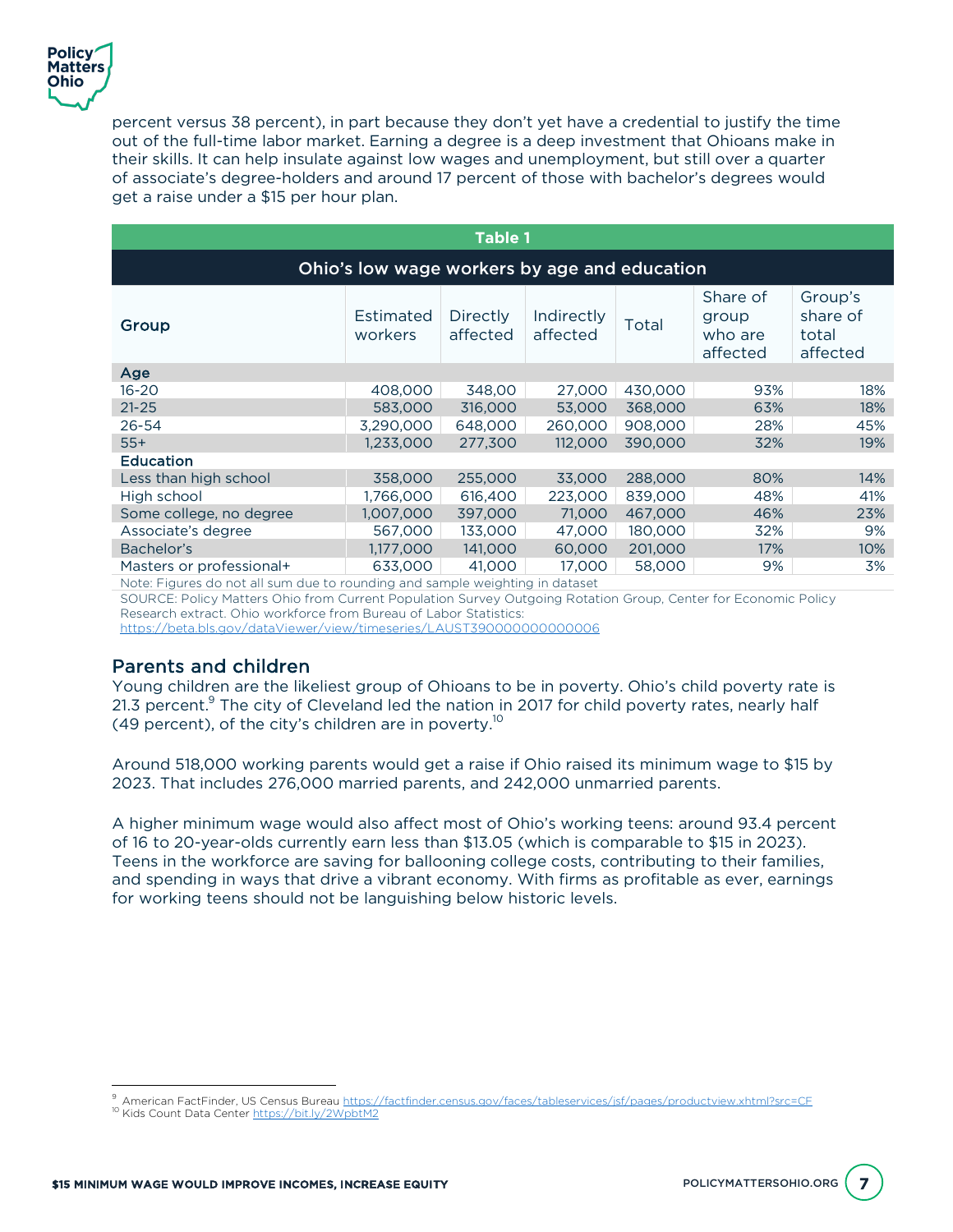| <b>Table 2</b>                                        |                      |                      |                        |           |                                          |                                          |  |  |
|-------------------------------------------------------|----------------------|----------------------|------------------------|-----------|------------------------------------------|------------------------------------------|--|--|
| Family status and work hours of Ohio low wage workers |                      |                      |                        |           |                                          |                                          |  |  |
| Group                                                 | Estimated<br>workers | Directly<br>affected | Indirectly<br>affected | Total     | Share of<br>group who<br>are<br>affected | Group's<br>share of<br>total<br>affected |  |  |
| <b>Family status</b>                                  |                      |                      |                        |           |                                          |                                          |  |  |
| Married parent                                        | 1,369,000            | 183,000              | 93,000                 | 276,000   | 20%                                      | 15%                                      |  |  |
| Single parent                                         | 445,000              | 194,000              | 48,000                 | 242,000   | 54%                                      | 14%                                      |  |  |
| Married, no children                                  | 1,610,000            | 312,000              | 118,000                | 430,000   | 27%                                      | 24%                                      |  |  |
| Unmarried, no children                                | 2,078,000            | 686,000              | 162,000                | 848,000   | 41%                                      | 47%                                      |  |  |
| <b>Work hours</b>                                     |                      |                      |                        |           |                                          |                                          |  |  |
| Part time (up to 34<br>hours)                         | 1,155,000            | 816,000              | 65,000                 | 880,000   | 76%                                      | 43%                                      |  |  |
| Full time (35+ hours)                                 | 4,347,000            | 787,000              | 387.00                 | 1.174.000 | 27%                                      | 57%                                      |  |  |

Note: Figures do not all sum due to rounding and sample weighting in dataset

SOURCE: Policy Matters Ohio from Current Population Survey Outgoing Rotation Group, Center for Economic Policy Research extract. Ohio workforce from Bureau of Labor Statistics: https://bit.ly/2DXfZu2 Family status of estimated workers from shares reported by Economic Policy Institute 2017 https://bit.ly/2TI04oZ.

More than half of Ohio's low-wage workers who would benefit from a \$15 minimum wage work full time. Among part-time workers, the share who are low wage is 71 percent.

#### Race equity

 $\overline{a}$ 

The majority of Ohio workers who stand to benefit from a higher minimum wage are white, but workers of color are more likely to face low wages. Black workers comprise about 12.2 percent of Ohio workers, but 17.8 percent of those who stand to gain from a \$15 minimum wage. Likewise, Latino<sup>11</sup> workers make up just 3.7 percent of Ohio's total employed workforce, but nearly 5.7 percent of those who would see a raise. White Ohioans account for 81.1 percent of Ohio workers, and 74.6 percent of those whose earnings would rise.

Over the last four decades, the gap in pay between black and white workers in Ohio has tripled, from \$1.37 to \$4.61.<sup>12</sup> What's even worse, black workers' wages have fallen, by \$3.00 per hour. The data show black workers' shortfall widening by \$1.12 in 2016 alone. The growing gap may reflect more black workers entering the workforce after being sidelined during the recession and slow recovery, and getting jobs in some of the state's most common occupations.13

Black workers' earnings fell and the race gap widened despite the fact that high school graduation rates grew faster for black Ohioans in recent decades.<sup>14</sup> College attainment rates grew for both black and white Ohioans, while black workers' wages fell. Black and white workers both worked a median of 40 hours per week in 2017. One factor which may have played an outsize role in black workers' wage decrease is deunionization. Union membership among black workers fell 21 points from 35.5 percent in 1987 to 14.5 percent by 2017, whereas

 $\textsuperscript{11}$  Latino is a term used to describe workers with Latin American ancestry, also called Latina (for women) or Latinx (for any gender). The census category is Hispanic, which describes workers with roots in a Spanish-speaking country. Hispanic includes those of Spanish ancestry while Latino includes those of Brazilian ancestry.<br><sup>12</sup> Hanauer, Amy and Grace Chu. "The State of Working Ohio ,2018: Inequality amid job growth" https://bit.ly/2CPlk7g

<sup>13</sup> Halbert, Hannah. "Working for less: Most common Ohio jobs pay too little," https://bit.ly/2rcWBCx<br><sup>14</sup> Black Ohioans' aged 25+ high school graduation rate was 66.8 percent in 1987 and 89.7 percent in 2017. Figures were and 93.0 percent for white Ohioans. From Policy Matters Ohio analysis of CPS data 1987 and 2017, from Center for Economic Policy Research extract https://bit.ly/2GtkDS1.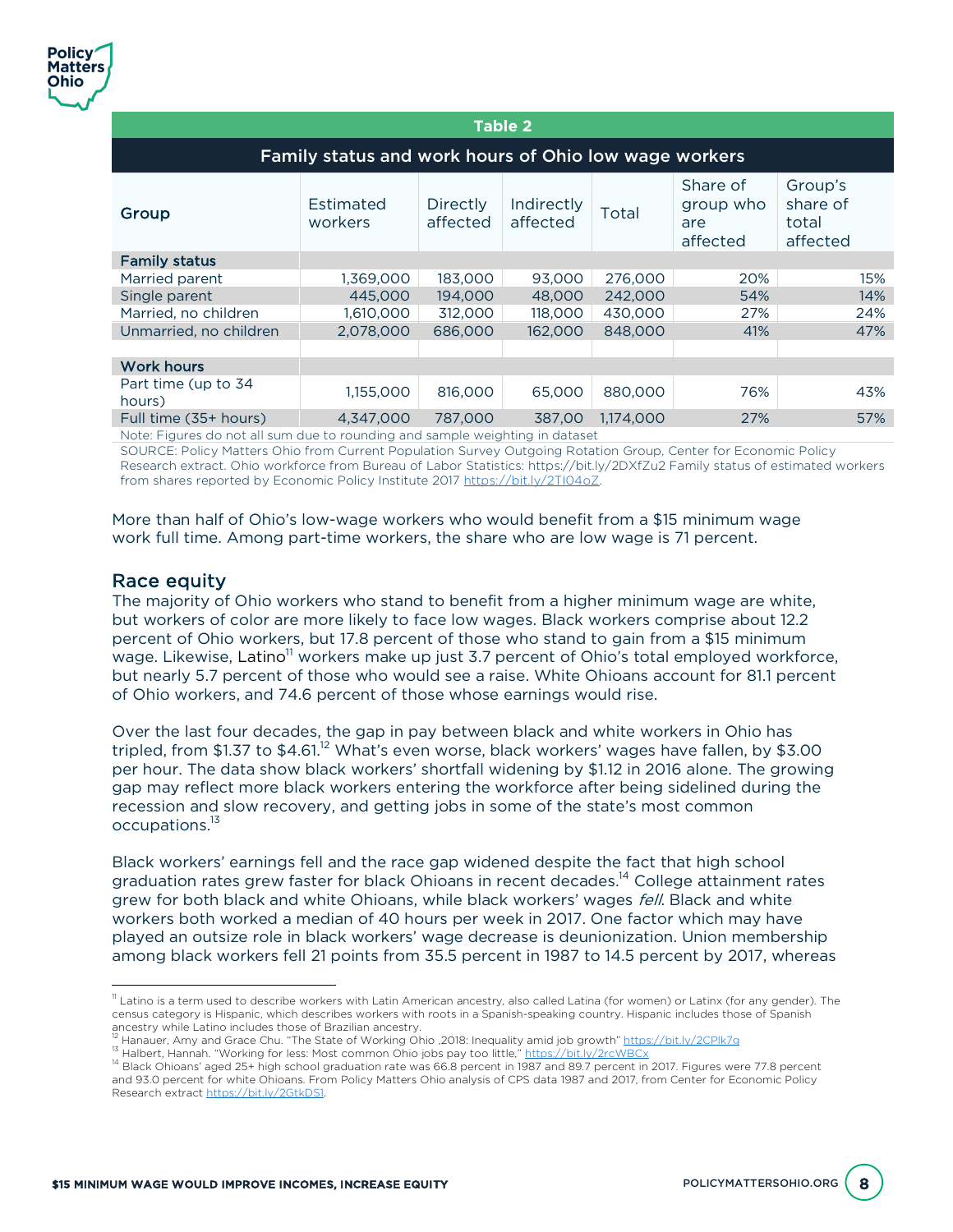

white workers' union rates fell just 10 points.<sup>15</sup> Black workers were more heavily unionized than white workers in 1987, suggesting that union membership played a substantial role in narrowing the wage gap.

With the typical black Ohioan earning just \$13.96 through 2017, it's clear that a living minimum wage would have a tremendous impact. An estimated 54 percent of black workers would benefit, as would 34 percent of white workers. Among Latino and other workers who self-identified as Hispanic, 54 percent would benefit. Because so many workers of color earn low wages, raising the minimum wage would reduce yawning wage gaps that have grown over the last few decades, as a result of policies that have reduced workers' ability to bargain for their share of the growing economic pie.

| <b>Table 3</b>                                                                                                            |                      |                      |                        |           |                                       |                                          |  |  |  |
|---------------------------------------------------------------------------------------------------------------------------|----------------------|----------------------|------------------------|-----------|---------------------------------------|------------------------------------------|--|--|--|
| Race and gender of low wage Ohio workers                                                                                  |                      |                      |                        |           |                                       |                                          |  |  |  |
| Group                                                                                                                     | Estimated<br>workers | Directly<br>affected | Indirectly<br>affected | Total     | Share of<br>group who<br>are affected | Group's<br>share of<br>total<br>affected |  |  |  |
| <b>Ohio Workers</b>                                                                                                       | 5,502,000            | 1,585,000            | 451,200                | 2,036,000 | 37%                                   | 100%                                     |  |  |  |
|                                                                                                                           |                      |                      |                        |           |                                       |                                          |  |  |  |
| Gender                                                                                                                    |                      |                      |                        |           |                                       |                                          |  |  |  |
| Women                                                                                                                     | 2,647,000            | 883,900              | 233,000                | 1,117,000 | 42%                                   | 55%                                      |  |  |  |
| Men                                                                                                                       | 2,856,000            | 699,600              | 217,000                | 917,000   | 32%                                   | 45%                                      |  |  |  |
|                                                                                                                           |                      |                      |                        |           |                                       |                                          |  |  |  |
| Race                                                                                                                      |                      |                      |                        |           |                                       |                                          |  |  |  |
| White                                                                                                                     | 4,462,000            | 1,170,000            | 344.000                | 1,513,000 | 34%                                   | 75%                                      |  |  |  |
| <b>Black</b>                                                                                                              | 671,000              | 288,600              | 73,000                 | 362,000   | 54%                                   | 18%                                      |  |  |  |
| Hispanic*                                                                                                                 | 204.000              | 90,600               | 25,000                 | 115,000   | 57%                                   | 6%                                       |  |  |  |
| Note: Figures do not all sum due to rounding and sample weighting in dataset. An estimated 19 percent of low wage workers |                      |                      |                        |           |                                       |                                          |  |  |  |

Note: Figures do not all sum due to rounding and sample weighting in dataset. An estimated 1.9 percent of low wage workers are of other races not reported due to small sample size.

SOURCE: Policy Matters Ohio from Current Population Survey Outgoing Rotation Group, Center for Economic Policy Research extract. Ohio workforce from Bureau of Labor Statistics:

https://beta.bls.gov/dataViewer/view/timeseries/LAUST390000000000006

\*Hispanic, used by the Census Bureau, refers to people of Spanish speaking ancestry while Latino, Latina and Latinx refer to people of Latin American ancestry (including Brazilians). In charts using Census Bureau data, we stick to their official term.

#### Women

 $\overline{a}$ 

Ohio women comprise more than their share of low wage workers. Women make up 48 percent of workers, but 55 percent of those who are low wage. Raising the minimum wage to \$15 by 2023 would benefit around 1.1 million working women (42 percent), and 917,000 working men (32 percent). Ohio women earned just 82 cents to the dollar men earned through 2016, and differences persisted across all 20 most female-dominated occupations.<sup>16</sup>

Improving pay equity for all Ohio women also depends on eliminating the sub-minimum wage for tipped workers. Women comprise 72 percent of tipped workers nationally, most as waitresses.<sup>17</sup> A 2014 White House report found that nationwide, eliminating the tipped subminimum wage would close nearly 5 percent of the gender wage gap.<sup>18</sup>

<sup>&</sup>lt;sup>15</sup> White Ohioans' union membership rate fell from 23.7 percent in 1987 to 13.7 percent in 2017. From Policy Matters Ohio analysis of CPS

data 1987 and 2017, from Center for Economic Policy Research extract https://bit.ly/2GtkDS1.<br><sup>16</sup> Overall figure from Economic Policy Institute analysis of Current Population Survey data 2016, occupation-specific figure fr

<sup>&</sup>lt;sup>17</sup> Shields, Michael "Minimum wage would boost Ohio workers," <u>https://bit.ly/2HP4OYr</u><br><sup>18</sup> White House "The Impact of Raising the minimum wage on women: And the Importance of ensuring a robust tipped minimum wage." https://bit.ly/2Ws736V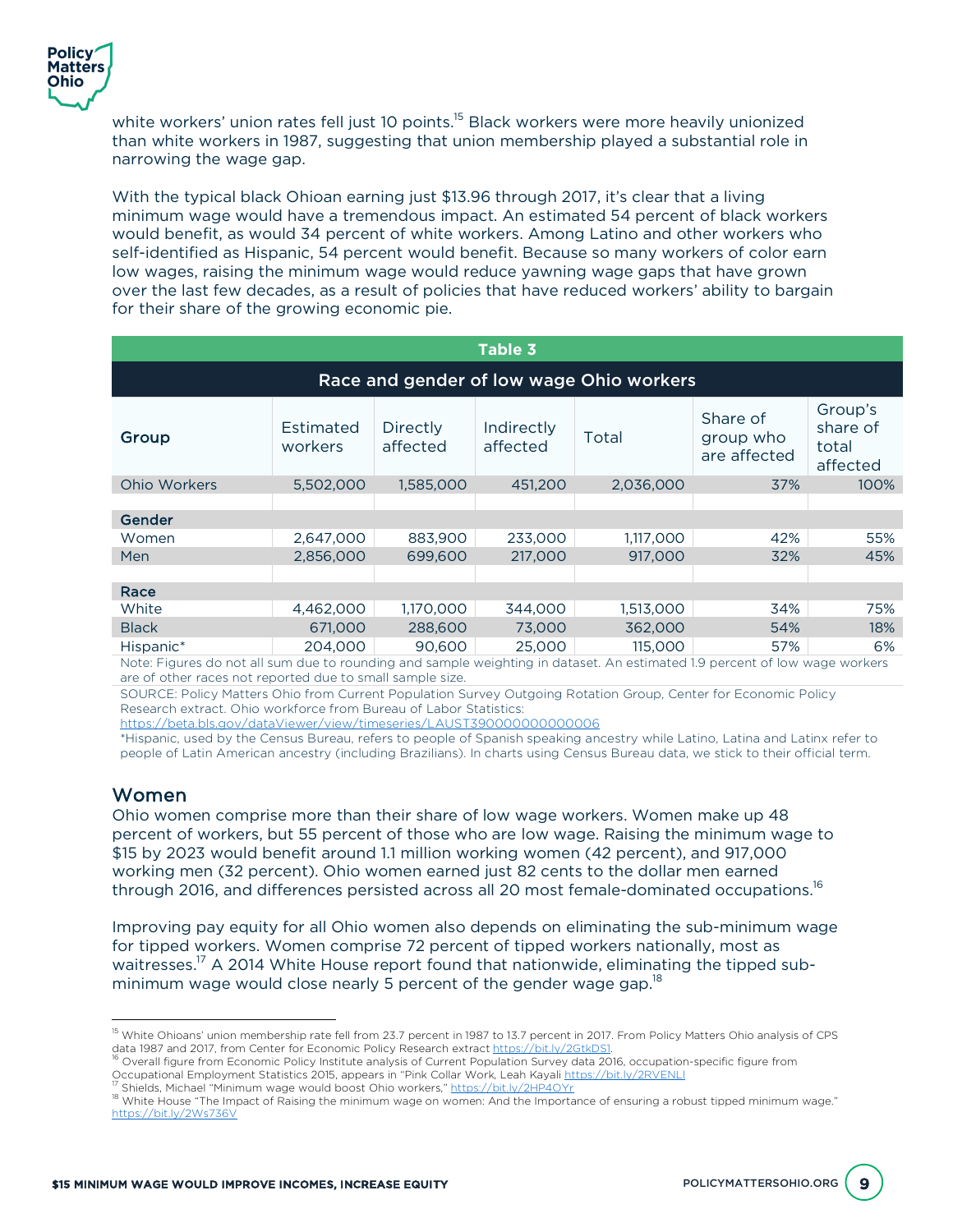

#### The sub-minimum wage

Ohio's minimum wage leaves out many workers. The largest group is tipped workers, most of whom work as waitresses. Tipped workers in Ohio are guaranteed just half of the state minimum wage: \$4.30 effective in 2019. This anomalous carve-out is justified on the assumption that workers will make up the difference in tips. The law requires employers to pay any shortfall, but leaves it to the workers themselves to enforce, so when workers come up short, employers routinely disregard the law and seldom face consequences. Wage theft is a crime, and the state must begin treating it as such.<sup>19</sup> Excluding some workers from basic wage protections opens the door to abuse. In Ohio, the typical server earns just 94 percent of the poverty level for a family of three.<sup>20</sup>

This flaw in Ohio's minimum wage structure contributes to other abuse on the job, too. The restaurant industry is responsible for five times its share of workplace sexual harassment.<sup>21</sup> This industry is a point of entry to the workforce for many young women. Establishing a threshold for mistreatment can continue to hurt women over the course of their careers.

The sub-minimum wage is a legacy of Reconstruction Era policy that created a sub-class of workers who were mostly freed slaves, and who worked for tips alone as unpaid servers and railroad porters. This special treatment for the restaurant industry was highly controversial when it began, as it should be today.<sup>22</sup> In Ohio, letting these employers forego the standard minimum wage undercuts the ability of their employees to earn a living at work, and shifts the cost of their workforce onto the safety net.

Ohio should join eight other states in closing the loophole that exempts some employers from paying One Fair Wage, the same minimum wage that applies to all other businesses.<sup>23</sup>

## An economic driver

Consumer spending generates growth and creates jobs.<sup>24</sup> Raising the wage floor would generate an estimated \$8.7 billion in additional wages annually for directly affected workers, benefitting not just those who got raises, but also the businesses and other workers in their communities who would gain from the increased spending.<sup>25</sup> Lower-paid workers spend a larger share of their earnings, so making wages more equitable boosts the economy.<sup>26</sup>

#### Business costs

Raising the minimum wage increases operating costs for businesses, but not in proportion to the benefit in increased wages. When the Greater Cleveland Foodbank raised its organizational minimum wage to \$14 per hour in 2017, its lowest paid workers got a boost of 21.7 percent, but Foodbank costs went up by just 0.5 percent.<sup>27</sup> This makes sense because labor is just one business cost, most businesses employ some workers who already earn

<sup>&</sup>lt;sup>19</sup> City of Cincinnati, Wage Enforcement (CMC Chapter 326) Rules and Regulations https://bit.ly/2CPjRv9

<sup>&</sup>lt;sup>20</sup> Halbert, Hannah. "Working for less: Most common Ohio jobs pay too little," https://bit.ly/2rcWBCx<br>
<sup>21</sup> Restaurant Opportunities Center United "Tipped over the edge: gender inequality in the restaurant industry." htt

<sup>27</sup> Shields, Michael. "Leading the Way: Greater Cleveland Foodbank raises wages." https://bit.ly/2FTKenO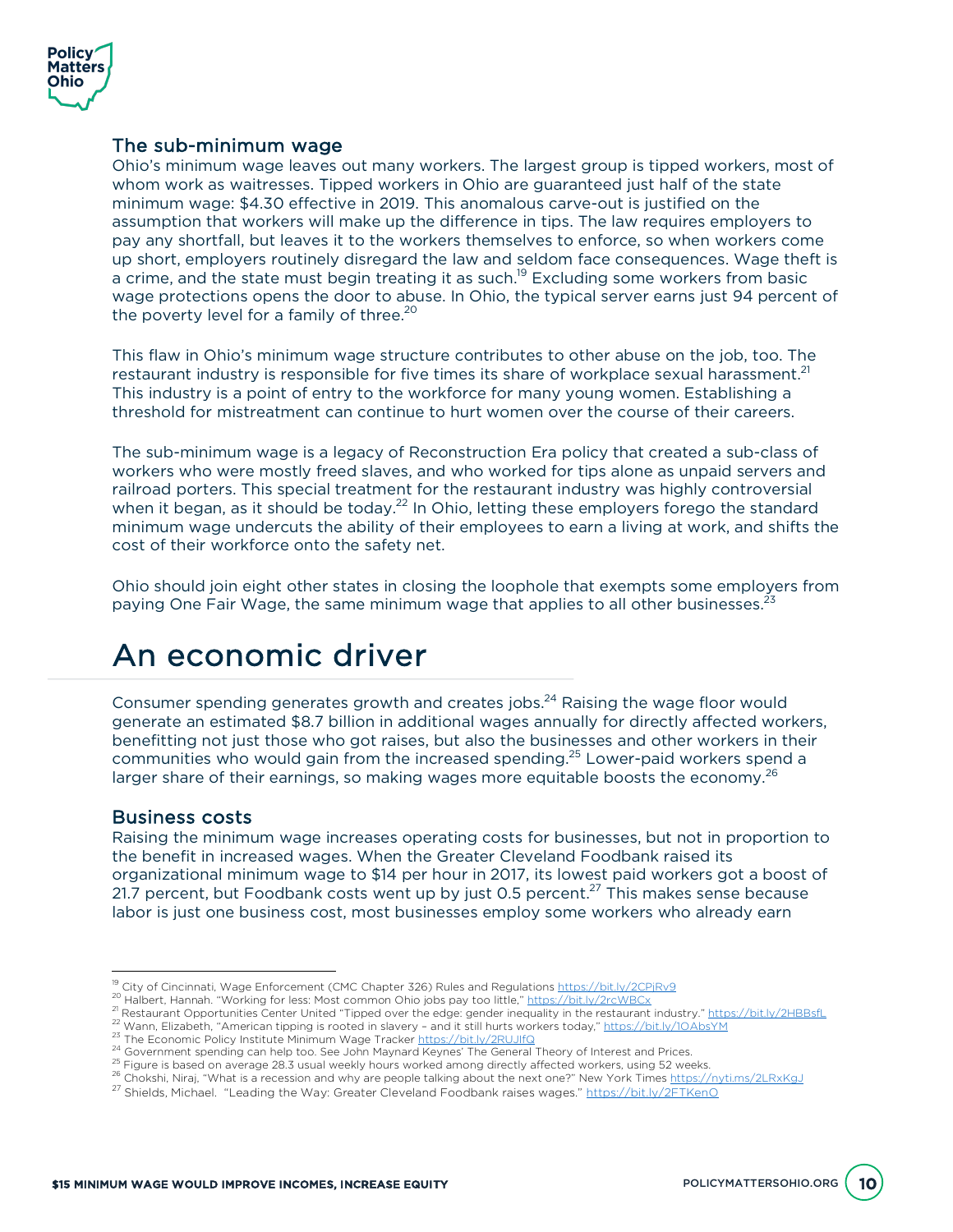

enough that they would be unaffected, and since those workers have higher earnings, their individual share of total compensation is larger.<sup>28</sup>

As more businesses are recognizing the benefit of investing in workers as vital assets, more are taking the lead to raise wages on their own, including to \$15 per hour. In Ohio, these include the Cleveland Clinic, the state's second largest employer, and Cleveland's largest; Columbus-based Nationwide, which took an early lead in announcing its policy in 2015; and Amazon, which drew criticism for whipsawing communities to offer big tax windfalls while many of its warehouse staff rely on public safety nets.<sup>29 30 31</sup>

#### Consumer prices

Consumers sometimes worry that a higher minimum wage could boost prices. Research shows that this is true, but negligible. A recent study found that raising the federal wage to \$15, up 107 percent from its current level of \$7.25, would lead to a 17 cent increase in the price of a Big Mac  $(4.3$  percent).<sup>32</sup> This reflects the fact that many inputs go into the total cost of producing a Big Mac, like all goods and services, and the wages of affected workers are just one of them. This means that an increase in the minimum wage would not be meaningfully offset by higher prices.

## Jobs

 $\overline{a}$ 

A recent survey of 37 reports published from 2000 to 2015 found "no support for the proposition that the minimum wage has had an important effect on U.S. employment."<sup>33</sup> Even the most cautious studies find increases in earnings far exceed any projected losses from reduced work hours. The Congressional Budget Office estimated that by raising the federal minimum wage to \$10.10, 97 percent of directly affected workers (17 million) would get a raise. That study projected hours reductions enough to total 500,000 jobs, but the likelier scenario is that many more workers would see both a raise and a small reduction in shifts – leaving them better off overall. If the projected offset were shared among all affected workers, then each would work 2.9 percent fewer hours, and still take home 11.6 percent more in earnings. Because the low-wage labor market is characterized by inconsistent hours and frequent job changes, it is likely that any hours reductions that did occur would be widely shared across many workers, who would also get higher hourly earnings.<sup>34</sup>

The fact that employers have met modest increases in the minimum wage with negligible if any reductions in hours means that our failure to enact more substantial raises is costing lowwage workers considerable foregone earnings.<sup>35</sup> This report estimates that directly impacted Ohio workers would take home some \$8.7 billion in additional earnings if Ohio passes a \$15 minimum wage effective by 2023.<sup>36</sup>

 $^{28}$  Labor costs have shrunken 7.4 points from 65.8of output in 1947 to 58.4 percent in 2016. The share reached an all-time low of 56.0 percent in the fourth quarter of 2011. https://www.bls.gov/opub/mir/2017/article/estimating-the-us-labor-share.htm<br><sup>29</sup> Christ, Ginger, "Cleveland Clinic raising minimum wage to \$15 per hour by 2020." https://bit.l

<sup>&</sup>lt;sup>31</sup> Schiller, Zach. "More Amazon workers relying on food aid." https://www.policymattersohio.org/press-

room/2018/01/05/more-ohio-amazon-workers-relying-on-food-aid https://bit.ly/2rMXl3O<br><sup>32</sup> Purdue University News "Study: Raising wages to \$15 an hour for limited-service restaurant employees would raise prices<br>4.3 percent,"

 $^{33}$  Wolfson, Paul and Dale Belman. "15 years of research on U.S. Employment and the minimum wage." <u>https://bit.ly/2BtmP8T</u><br><sup>34</sup> Cooper, David, Lawrence Mishel and Ben Zipperer, "Bold increases in the minimum wage shou raising low-wage workers' total earnings: Critics who cite claims of job loss are using a distorted frame," https://bit.ly/2KK60MZ<br><sup>35</sup> Cooper, David, Lawrence Mishel and Ben Zipperer, "Bold increases in the minimum wage s

 $^{36}$  Figure is based on average 28.3 usual weekly hours worked among directly affected workers, average raise of \$1.59 per hour, using

<sup>52</sup> weeks. Figure makes no assumption of hours displacement. Indirectly affected workers are not included because we lack a figure on